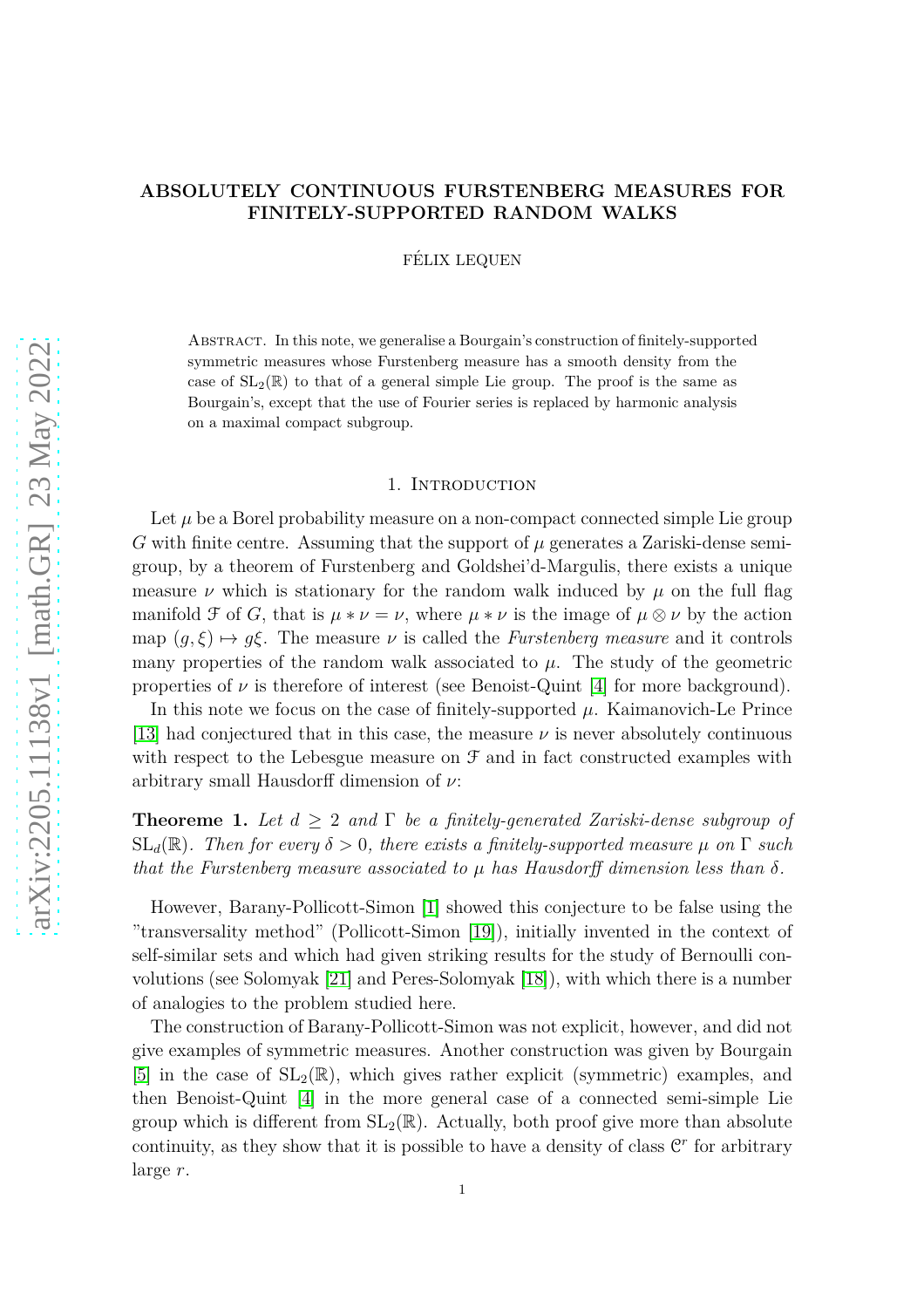#### $\Gamma$   $\sim$   $\Gamma$   $\sim$   $\Gamma$   $\sim$   $\Gamma$   $\sim$   $\Gamma$   $\sim$   $\Gamma$   $\sim$   $\Gamma$   $\sim$   $\Gamma$   $\sim$   $\Gamma$   $\sim$   $\Gamma$   $\sim$   $\Gamma$   $\sim$   $\Gamma$   $\sim$   $\Gamma$   $\sim$   $\Gamma$   $\sim$   $\Gamma$   $\sim$   $\Gamma$   $\sim$   $\Gamma$   $\sim$   $\Gamma$   $\sim$   $\Gamma$   $\sim$   $\Gamma$   $\sim$   $\Gamma$   $\sim$   $\Gamma$   $\sim$

A fundamental part of Bourgain's proof (and in a different way of Benoist-Quint's proof) is the use of finitely-supported measure having a *restricted spectral gap* for the associated Markov operator in  $SL_2(\mathbb{R})$ , which had been constructed earlier, first in the simpler compact case by the Bourgain-Gamburd method  $[6][7][2]$  $[6][7][2]$  $[6][7][2]$ , and then in the non-compact case for  $SL_2(\mathbb{R})$  by Bourgain-Yehudahoff [\[8\]](#page-7-7). Since Bourgain's proof appeared, the restricted spectral gap property was established beyond the  $SL_2(\mathbb{R})$  case by Boutonnet-Ioana-Salehi Golsefidy [\[9\]](#page-7-8). More precisely, their proof gives the following (see the proof of corollary C in [\[9\]](#page-7-8)):

<span id="page-1-0"></span>**Theoreme 2.** *Let* Γ *< G be a* topologically dense *subgroup. Assume that there exists a basis of* **g** *with respect to which for every*  $q \in \Gamma$ , the matrix of Ad *q* has *coefficients which are algebraic numbers.*

*Let U be a neighbourhood of the identity in G. Then there exists a symmetric subset*  $T \subset U \cap \Gamma$  *such that the Markov operator*  $T$  *associated to the measure*  $\mu =$ 1  $\frac{1}{|T|} \sum_{g \in T} \delta_g$  on  $\mathrm{L}^2(\mathcal{F})$  defined by

$$
(Tu)(\xi) := \int u(g\xi) d\mu(g)
$$

*for every*  $u \in L^2(\mathcal{F})$  *and*  $\xi \in \mathcal{F}$  *has a* restricted sepctral gap, *that is, there exists a subspace V of finite dimension in*  $L^2(\mathcal{F})$ *such that for every*  $u \in V^{\perp}$ ,  $||Tu||_2 \leq \frac{1}{2}$  $\frac{1}{2}$  ||u||<sub>2</sub>.

Let us now note that a functional-analytic argument of Benoist-Quint [\[4\]](#page-7-0) already gives a density in  $L^2(\mathcal{F})$  from this last statement: indeed the restricted spectral gap of *T* implies that the essential spectral radius of *T* is strictly less than 1 (in fact less than  $1/2$ ), which implies that  $1 = \dim \ker (T - 1) = \dim \ker (T^* - 1)$ , where  $T^*$ is the adjoint for the  $L^2$  scalar product. But a stationary measure with density in  $L^2$  is the same as an eigenvector of  $T^*$  for the eigenvalue 1. So the interest of what follows is only to obtain higher regularity. To simplify the proof below, we will make use of the existence of the density in  $L^2$ .

In this note we focus on generalising Bourgain's argument which deduces from theorem [2](#page-1-0) properties of regularity for the stationary measure associated to  $\nu$ . Bourgain's argument for the action of  $SL_2(\mathbb{R})$  acting on  $\mathbb{P}^1$  relies on the use of Fourier series on  $\mathbb{P}^1$  seen as a quotient of the circle. For the general case, we note that a maximal compact subgroup  $K$  of  $G$  acts transitively on  $\mathcal F$  and therefore we can similarly use the representation theory of *K*. The argument is then exactly parallel to that of Bourgain. More precisely, below we show the following:

**Proposition 1.** Let  $t > 0$  be a real number. Then there exists a neighbourhood U *of the identity in G such that the following holds:*

*Let µ be a measure with finite support S and which generates a dense subgroup of G* such that  $S \subset U$ . Assume that the operator  $T: L^2(\mathcal{F}) \to L^2(\mathcal{F})$  defined by

$$
(Tu)(\xi) := \sum_{g \in S} \mu(g) u(g^{-1}\xi)
$$

*for all*  $u \in L^2(\mathcal{F})$ *, satisfies the following condition: there exists a subspace V of finite dimension in*  $L^2(\mathcal{F})$  *such that for every*  $u \in V^{\perp}$ ,  $||Tu||_2 \leq \frac{1}{2}$  $\frac{1}{2}$  ||u||<sub>2</sub>.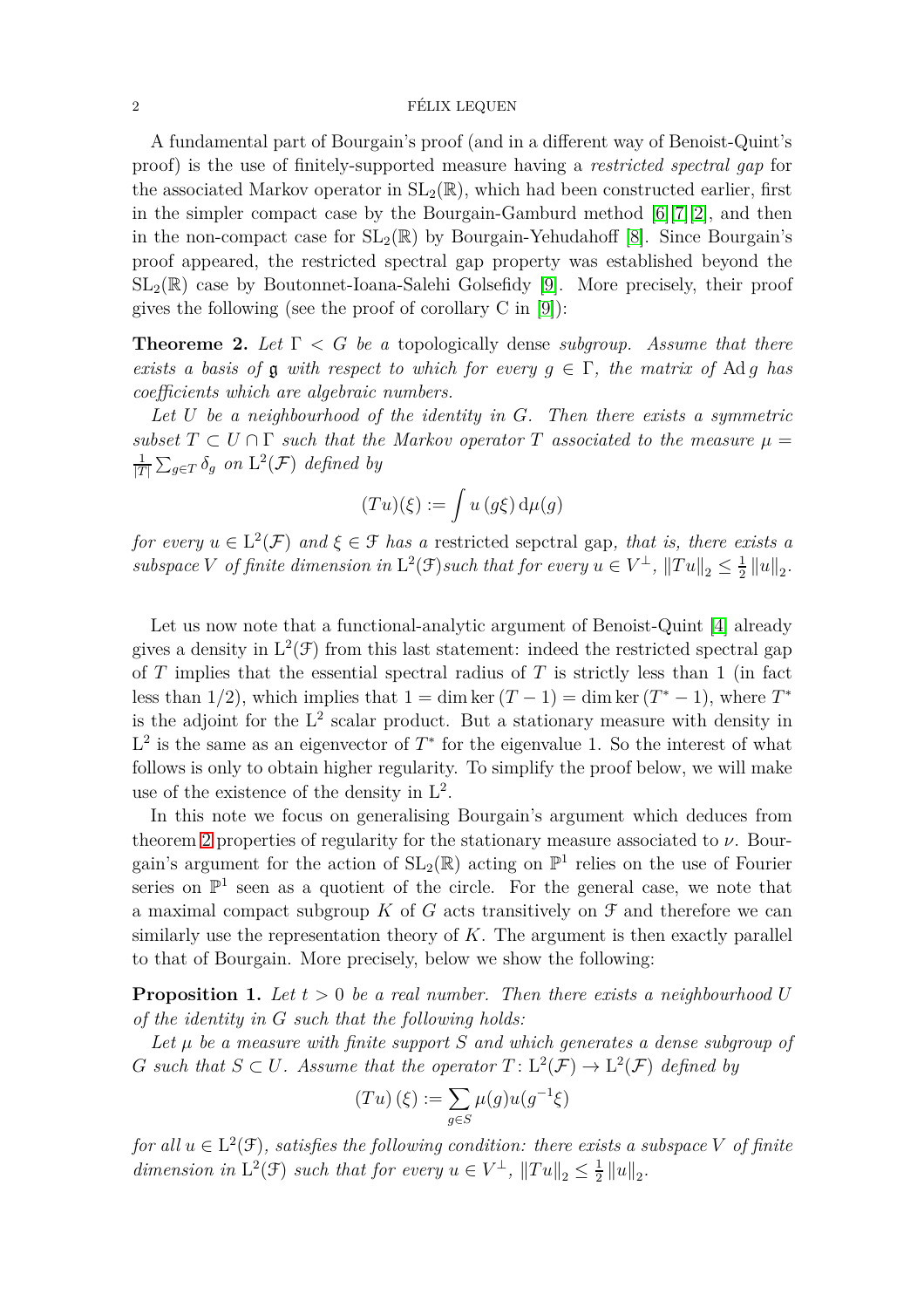*Then the unique µ-stationary measure ν is absolutely continuous with density in*  $H^t(\mathcal{F})$ .

Combining theorem [2](#page-1-0) and proposition [2,](#page-5-0) we obtain the following result:

**Theoreme 3.** Let  $t > 0$  be a real number. Let  $\Gamma < G$  be a topologically dense *subgroup. Assume that there exists a basis of* g *with respect to which for every g* ∈ Γ*, the matrix of* Ad *g has coefficients which are algebraic numbers.*

*Then there exists a symmetric subset*  $T \subset \Gamma$  *such that the random walk associated to the measure*  $\frac{1}{|T|} \sum_{g \in T} \delta_g$  *has a density in* H<sup>t</sup>(F) *(and therefore in*  $\mathbb{C}^k$  *if t is large enough by the Sobolev embedding theorem).*

Let us note that the higher the regularity, the closer to the identity the measure is required to be supported. This is somewhat similar in spirit to a result of Erdős-Kahane [\[17\]](#page-8-3).

It remains an interesting problem to study the regularity of arbitrary finitelysupported measures whose support is close enough to the identity. In this direction, let us mention the results of Hochman-Solomyak [\[12\]](#page-7-9) on the dimension of the Furstenberg measure .

**Acknowledgement.** I thank Nicolas de Saxcé for having read an earlier version of this note, for interesting discussions on this topic and for letting me know of his slightly different proof of a similar result with Wouter van Limbeek and David Fisher. I also thank Bertrand Deroin for encouragement and advice on this topic.

### 2. Preliminaries

**Notations.** Let *G* be a connected non-compact simple Lie group with finite centre. Let  $\boldsymbol{g}$  be its Lie algebra. Let  $\theta$  be a Cartan involution and write the associated Cartan decomposition  $\mathfrak{g} = \mathfrak{k} \oplus \mathfrak{p}$  with  $\mathfrak{k}$  and  $\mathfrak{p}$  the eigenspaces of  $\theta$  associated to the eigenvalues 1 and −1, respectively.

Let  $B: (X, Y) \mapsto \text{tr}(\text{ad }X \text{ad }Y)$  be the Killing form of g. We consider the scalar product  $(X, Y) \mapsto \langle X, Y \rangle := -B(X, \theta Y)$  on g, which is Ad-invariant, and the associated norm denoted by  $\lVert \cdot \rVert$ .

Let  $\mathfrak{a} \subset \mathfrak{p}$  be a maximal abelian subspace and  $A = \exp \mathfrak{a}$ . Denote by  $\Sigma$  the set of restricted roots. We choose a closed Weyl chamber  $\mathfrak{a}^+$  of  $\mathfrak{a}$  and denote by  $\Sigma^+$ the set of associated positive roots, that is those which are non-negative on  $\mathfrak{a}^+$ . Let  $\mathfrak{n} := \sum_{\lambda \in \Sigma^+} \mathfrak{g}_\lambda$  where  $\mathfrak{g}_\lambda := \{ X \in \mathfrak{g} \, : \, (\text{ad }H) \, X = \lambda(H)X \text{ pour tout } H \in \mathfrak{a} \}$  is the root space associated to  $\lambda \in \mathfrak{a}^*$  and N the analytic subgroup with Lie algebra n. Let us also write

$$
\rho:=\frac{1}{2}\sum_{\lambda\in\Sigma^+}\lambda\in\mathfrak{a}^*
$$

for the half-sum of positive roots.

Define  $A^+ := \exp \mathfrak{a}^+$ . Then we have the Cartan decomposition  $G = KA^+K$ : for every  $g \in G$ , there exists a unique  $\kappa(g) \in \mathfrak{a}^+$  such that  $g \in K \exp(\kappa(g)) K$ . This defines a map  $\kappa: G \to \mathfrak{a}$  called the *Cartan projection*. Similarly, the Iwasawa decomposition  $G = KAN$  gives the existence, for every  $q \in G$ , of a unique  $H(q) \in \mathfrak{a}$ such that  $g \in K \exp(H(g)) N$ .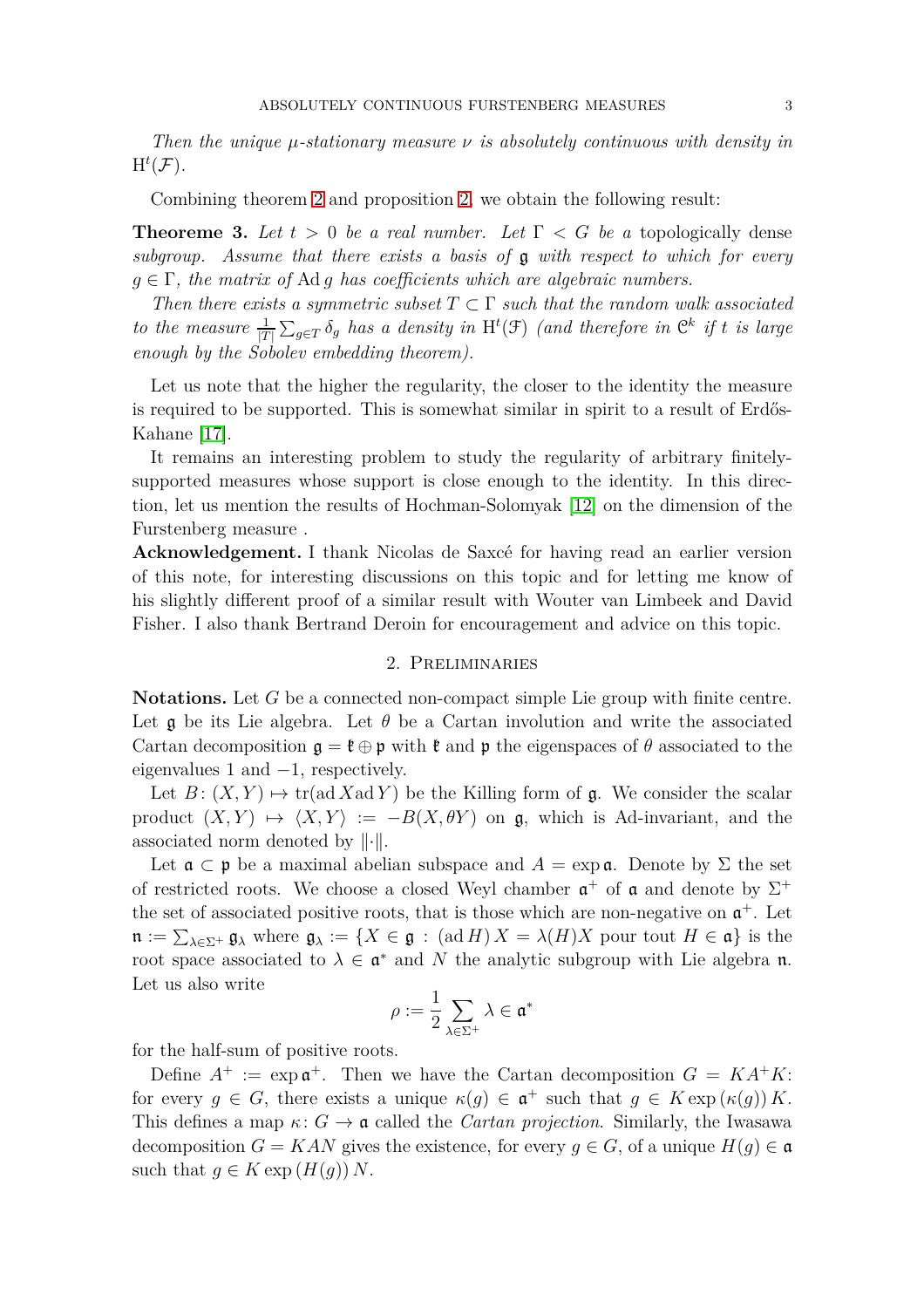### 4 FÉLIX LEQUEN

Let *M* be the centraliser of *A* in *K*. Let  $P = MAN$  be the associated standard minimal parabolic subgroup, and  $\mathcal{F} = G/P$  the associated flag manifold. The group *K* acts transitively on  $\mathcal F$  and the stabiliser is *M*. We will therefore identify  $\mathcal F$  with  $K/M$ . The scalar product on  $\mathfrak g$  induces a Riemannian metric on  $K/M$  which is *K*-invariant on the left. Let *m* be the associated volume measure, which is a Haar measure.

Given  $g \in G$  and  $\xi = kP \in \mathcal{F}$  with  $k \in K$ , write  $\sigma(g, \xi) = H(gk^{-1})$ ; this defines a cocycle  $\sigma: G \times \mathcal{F} \to \mathfrak{a}$  called the *Iwasawa* cocycle. We then have the following lemma [\[20\]](#page-8-4):

**Lemma 1.** *The Radon-Nikodym derivative of*  $(g^{-1})_*m$  *with respect to m* at  $\xi \in \mathcal{F}$  $i s \ e^{-2\rho(\sigma(g,\xi))}$ .

Moreover, there is an inequality between the Iwasawa cocyle and the Cartan projection [\[3,](#page-7-10) consequence of corollary 8.20]:

<span id="page-3-0"></span>**Lemma 2.** For every  $g \in G$  and every  $\xi \in \mathcal{F}$ , we have  $\|\sigma(g,\xi)\| \leq \|\kappa(g)\|$ .

In the following, given two quantities *A* and *B*, we write  $A \leq B$  if there exists a constant  $C > 0$  depending only on the group  $G$  and the choices made above (the group *K*, the Cartan involution, etc.) such that  $A \leq CB$ , and  $A \approx B$  if  $A \leq B$  and  $B \leq A$ . If the implied constants depend additionally on other parameters, we will write them in indices, for instance  $A \leq_{s} B$  if the implied constant depends on *s*. Sobolev spaces on a representation. In the following, we will need some facts

on Sobolev spaces on Lie group representations, as in [\[11\]](#page-7-11) for instance.

Consider the representation  $\pi: G \to U(L^2(\mathcal{F}))$  defined by

$$
(\pi(g)u)(\xi) := u(g^{-1}\xi)e^{-\rho(\sigma(g,\xi))}
$$

for every  $u \in \mathbb{C}^{\infty}(\mathcal{F})$  and  $\xi \in \mathcal{F}$ . This defines an irreducible unitary representation [\[14,](#page-7-12) chapter VII]. Here we use the standard Hilbert space structure on  $L^2(\mathcal{F})$  and denote hy  $\langle \cdot, \cdot \rangle$  the inner product and  $\| \cdot \|$  the norm.

By differentiation, we define a representation of the Lie algebra: for every  $X \in \mathfrak{g}$ and  $v \in \mathcal{C}^{\infty}(\mathcal{F})$ 

$$
\pi(X)v := \frac{\mathrm{d}}{\mathrm{d}t}\Big|_{t=0} \pi(e^{tX})v
$$

which we can extend to the universal envelopping algebra  $\mathcal{U}(\mathfrak{g}_{\mathbb{C}})$   $\mathfrak{g}_{\mathbb{C}}$ , and that we also denote by  $\pi$  (see Knapp [\[14,](#page-7-12) chapter III]).

We now define Sobolev norms. We will need several equivalent definitions. For definitess we fix one: let  $X_i$  be an orthonormal basis of  $\mathfrak k$  for the inner product on  $\mathfrak{g}$ , and similarly let  $Y_i$  be an orthonormal basis of  $\mathfrak{p}$ . Let

$$
\Delta = -\sum_{i} X_i^2 - \sum_{i} Y_i^2 \in \mathcal{U}(\mathfrak{g}_{\mathbb{C}}),
$$

and consider, for any  $s \in \mathbb{Z}_{\geq 0}$ , the the scalar product  $\langle \cdot, \cdot \rangle_{H^s}$  on  $\mathcal{C}^{\infty}(\mathcal{F})$  defined by

$$
\langle u, v \rangle_{\mathcal{H}^s} := \langle \pi (1 + \Delta)^s u, v \rangle.
$$

We will write  $\lVert \cdot \rVert_{H^s}$  for the associated norm. Then we define the space  $H^s(\mathcal{F})$  as the closure in  $L^2(\mathcal{F})$  of  $\mathcal{C}^{\infty}(\mathcal{F})$  for the norm  $\lVert \cdot \rVert_{H^s}$ .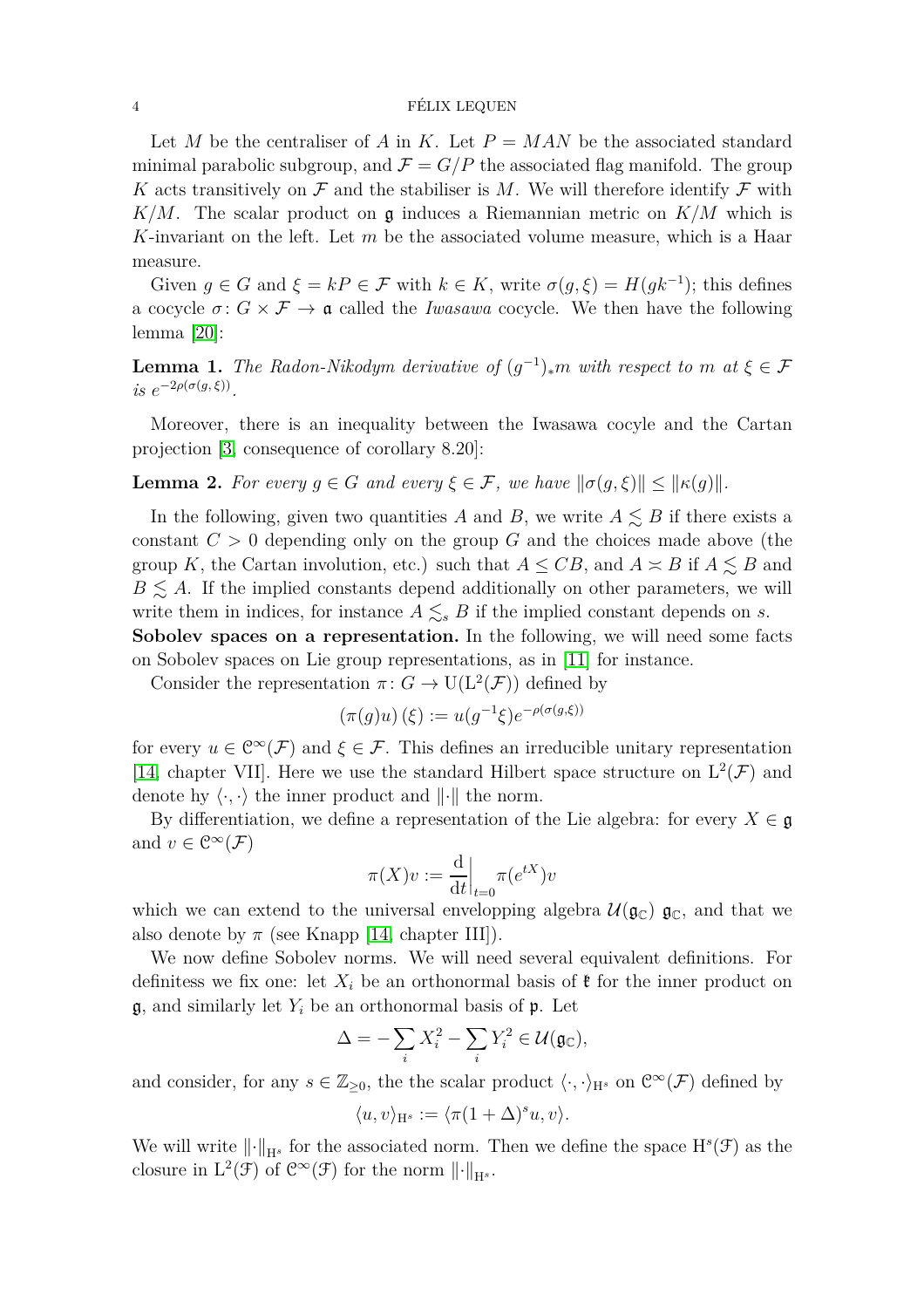**Harmonic analysis on**  $L^2(\mathcal{F})$ . As we have seen, we can identify  $\mathcal{F}$  with  $K/M$ . Actually, denoting by  $K_0$  the neutral component of  $K$ , the compact connected Lie group *K*<sub>0</sub> acts transitively on *F*, too, with stabiliser  $K_0 \cap M$  (see Knapp [\[15,](#page-7-13) lemma 7.33]). Therefore we identify  $L^2(\mathcal{F})$  as a  $K_0$ -module to the subspace of right- $(K_0 \cap M)$ invariant elements of  $L^2(K_0)$ .

Let  $\hat{K}_0$  be the unitary dual of  $K_0$ . The differential operator  $\Delta$  can be written as  $\Delta = -\mathcal{C} - 2\mathcal{C}_K$ , where  $\mathcal{C}$  and  $\mathcal{C}_K$  are the Casimir operators of G and K respectively (see Knapp [\[14,](#page-7-12) proof of theorem 8.7]). Because  $\pi$  is an irreducible unitary representation,  $\pi(\mathcal{C})$  acts as a constant on  $\mathcal{C}^{\infty}(\mathcal{F})$ . As the Casimir operator of *K* acts as an elliptic operator on  $\mathcal{F}$ , this means that this Sobolev norm coincides with the usual definition of a Sobolev norm on the Riemannian manifold F.

Moreover, for every  $\tau \in \hat{K_0}$ , the operator  $1 + \Delta$  acts on the subspace  $L^2(\mathcal{F})_{\tau}$  of  $\tau$ isotypic vectors as a constant  $c(\tau)$ . Because  $\pi(\Delta)$  is self-adjoint and  $\langle \pi(\Delta) u, u \rangle \geq 0$ for every  $u \in \mathcal{C}^{\infty}(\mathcal{F})$ , this constant is a real number and  $c(\tau) \geq 1$ .

We now define a Littlewood-Paley decomposition. For every non-negative integer *k*, let  $\mathcal{L}_k$  be the orthogonal sum of the  $L^2(\mathcal{F})_\tau$ , for all  $\tau \in \hat{K}_0$  such that  $2^k \leq c(\tau)$  $2^{k+1}$ . Then  $L^2(\mathcal{F})$  is the Hilbert sum of the  $\mathcal{L}_k$  ( $k \in \mathbb{Z}_{\geq 0}$ ). For every  $k \in \mathbb{Z}_{\geq 0}$ , let  $P_k$ be the orthogonal projection on  $\mathcal{L}_k$ . Write also  $P_{< k} = \sum_{0 \leq j < k} P_j$  and  $P_{\geq k} = 1 - P_{< k}$ . Then we can give a second, equivalent, definition of the Sobolev norm. Let  $s \in \mathbb{Z}_{\geq 0}$ . For  $u \in L^2(\mathcal{F})$ , then

$$
||u||_{\mathcal{H}^{s}}^{2} \asymp_{s} \sum_{k} 2^{sk} ||P_{k}u||_{2}^{2}.
$$

Finally, in the course of the proof of lemma [3,](#page-4-0) we will need a third definition of Sobolev norms. Let B be the basis given by the  $\{X_i\}$  and the  $\{Y_i\}$  as above in the definition of  $\Delta$ . Given a non-negative integer *s* and  $u \in C^{\infty}(\mathcal{F})$ , we have (see Nelson [\[16\]](#page-8-5))

<span id="page-4-1"></span>(1) 
$$
||u||_{H^s}^2 \asymp_s \sum_{k=0}^s \sum_{X_1,\dots,X_k \in \mathcal{B}} ||d\pi(X_1 \dots X_k)u||_2^2
$$

where for  $k = 0$  the sum is reduced to  $||u||_2^2$  $\frac{2}{2}$ .

<span id="page-4-0"></span>**Lemma 3.** *There exists a constant*  $c > 0$  *such that for every*  $s \in \mathbb{Z}_{\geq 0}$ *, and for every*  $g \in G$  *and*  $u \in C^{\infty}(\mathcal{F})$ ,  $\|\pi(g)u\|_{\mathcal{H}^{s}} \lesssim_{s} e^{cs\|\kappa(g)\|}\|u\|_{\mathcal{H}^{s}}$ .

*Proof.* For  $s = 0$ , by lemma [2,](#page-3-0) we have  $\|\pi(g)u\|_2 \leq e^{\|\rho\| \|\kappa(g)\|} \|u\|_2$ . For  $s = 1$  and  $X \in \mathfrak{g}$ , we have

$$
\|\mathrm{d}\pi(X)\pi(g)u\|_{2} = \left\|\pi(g)\mathrm{d}\pi((\mathrm{Ad}\,g^{-1})X)u\right\|_{2}
$$
  
\n
$$
\leq \left\|\pi(g)\right\|_{2} \left\|\mathrm{d}\pi((\mathrm{Ad}\,g^{-1})X)u\right\|_{2}
$$
  
\n
$$
\lesssim_{s} e^{c\|\kappa(g)\|} \|u\|_{\mathrm{H}^{1}}
$$

for some constant  $c > 0$ , which implies the result by equation [1.](#page-4-1) Here we used the Cartan decomposition to bound the coefficients of  $(Ad g^{-1}) X$  in the basis  $\mathcal{B}$ . The general result follows similarly by induction.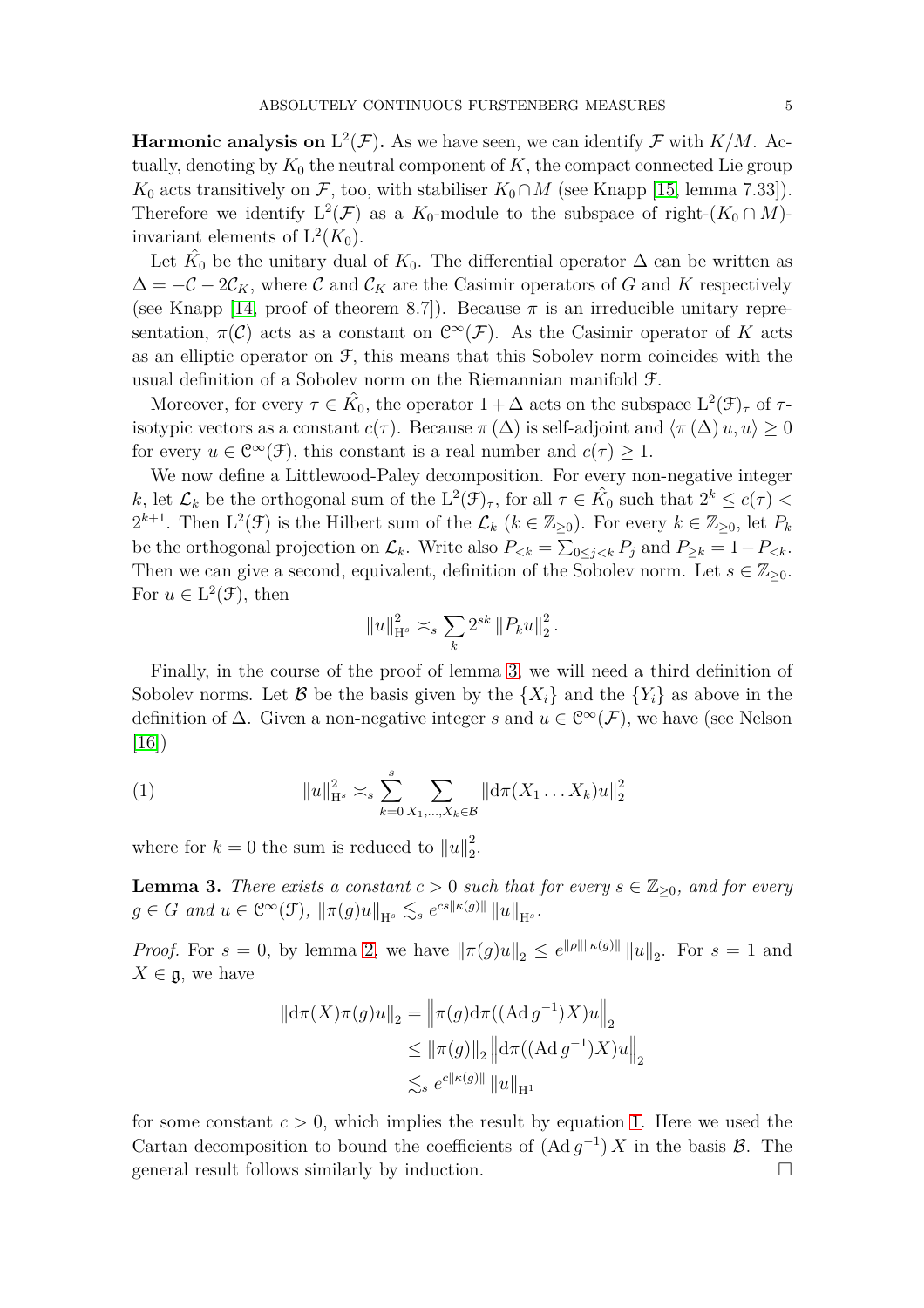## $6$  FÉLIX LEQUEN

## 3. Bourgain's argument

**Decay of Fourier coefficients.** We now state a slightly more precise form of proposition [2](#page-5-0) and prove it:

<span id="page-5-0"></span>**Proposition 2.** *There exists a constant C >* 0 *such that the following holds:*

*Let*  $\varepsilon > 0$  *be small enough. Let*  $\mu$  *be a measure whose support has finite support S and generates a dense subgroup of G such that for every*  $q \in S$ ,  $\|\kappa(q)\| < \varepsilon$ . Assume *that the operator*  $T: L^2(\mathcal{F}) \to L^2(\mathcal{F})$  *defined by* 

$$
(Tu)(\xi) := \sum_{g \in S} \mu(g) u(g^{-1}\xi)
$$

*for all*  $u \in L^2(\mathcal{F})$ *, satisfies the following condition: there exists a subspace V of finite dimension in*  $L^2(\mathcal{F})$  *such that for every*  $u \in V^{\perp}$ ,  $||Tu||_2 \leq \frac{1}{2}$  $\frac{1}{2}$  ||u||<sub>2</sub>.

*Then the unique µ-stationary measure ν is absolutely continuous with density in*  $H^t(\mathcal{F})$  *for every*  $t < \frac{C}{\varepsilon}$ .

*Proof of proposition [2.](#page-5-0)* As we have noted in the introduction, the arguments of Benoist-Quint [\[4\]](#page-7-0) show that there exists a density in  $L^2(\mathcal{F})$  for the stationary measure  $\nu$ ; let us denote it by q.

We now reduce to the case where there exists *N* such that the subspace *V* is the sum of the  $\mathcal{L}_k$  for  $k < N$ . Indeed, we can approximate a finite-dimensional subspace in such a way; this might slightly increase the norm of the operator  $T$ , but up to replacing it by  $T^2$  this is not a problem, as long as  $\varepsilon$  is small enough.

**Claim 1.** There exists a constant  $c > 0$  such that for every non-negative integer *s* which is large enough and every  $m \in \mathbb{Z}_{\geq 0}$ , we have  $||(T^*)^m||_{H^s} \lesssim_s e^{csm\varepsilon}$ .

Here we have denote by  $T^*$  the L<sup>2</sup>-adjoint of  $T$ .

*Proof.* We can reduce to the analogous statement where  $\mu$  is a Dirac mass at  $q \in G$ , in which case for every  $u \in L^2(\mathcal{F})$ ,  $Tu = \pi(g)u \cdot \pi(g)1$ . The lemma is then a consequence of the bound for the Sobolev norm of a product and lemma [3.](#page-4-0)  $\Box$ 

We now give a bound for the low frequencies. Let  $\tau, \sigma \in \hat{K}_0$  and  $u \in L(\mathcal{F})_{\tau}$  et  $v \in L(\mathcal{F})_{\sigma}$ . Then for every even non-negative integer *s*, we have:

$$
\begin{aligned} |\langle T^m u, v \rangle| &= |\langle u, (T^*)^m v \rangle| \\ &= \frac{1}{c(\tau)^{s/2}} \left| \langle \pi (1 + \Delta)^{s/2} u, (T^*)^m v \rangle \right| \\ &\lesssim_s \frac{1}{c(\tau)^{s/2}} \|u\|_2 \| (T^*)^m v\|_{\mathcal{H}^s} \\ &\leq \frac{1}{c(\tau)^{s/2}} \| (T^*)^m \|_{\mathcal{H}^s} \|u\|_2 \|v\|_{\mathcal{H}^s} \\ &\asymp_s \frac{c(\sigma)^{s/2}}{c(\tau)^{s/2}} \| (T^*)^m \|_{\mathcal{H}^s} \|u\|_2 \|v\|_2 \,. \end{aligned}
$$

Let now  $k \in \mathbb{Z}_{\geq 0}$  and  $u \in \mathcal{L}_k$ . Write  $u = \sum_{\tau} u_{\tau}$  where  $\tau$  ranges over those  $\tau \in \hat{K}_0$ with  $2^k \leq c(\tau) < 2^{k+1}$  and  $u_\tau$  is the  $\tau$ -isotypic component of *u*. Let  $N_k$  be the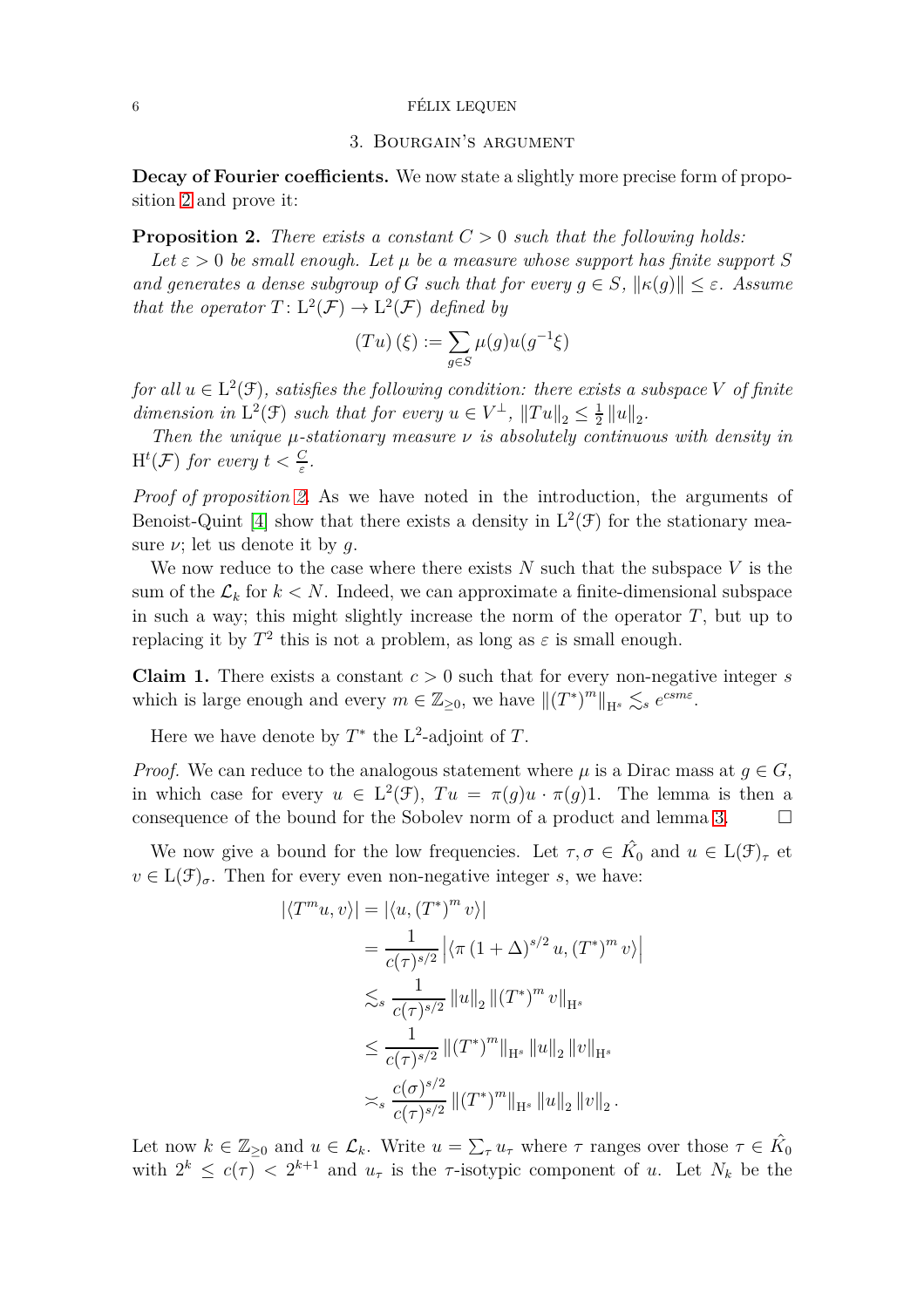number of  $\tau \in \hat{K}_0$  such that  $2^k \leq c(\tau) < 2^{k+1}$ . A classical argument relating  $c(\tau)$  to a quadratic expression in the highest weight of  $\tau$  (see Warner [\[22,](#page-8-6) proof of lemma 4.4.2.3]) shows that  $N_k \approx 2^{rk/2}$ , where *r* is that rank of  $K_0$ . Therefore

$$
|\langle T^m u, v \rangle| \le N_k^{1/2} \left( \sum_{2^k \le c(\tau) < 2^{k+1}} \langle T^m u, v \rangle^2 \right)^{1/2}
$$
\n
$$
\le ||(T^*)^m||_{H^s} N_k^{1/2} \left( \sum_{2^k \le c(\tau) < 2^{k+1}} \frac{c(\mu)^s}{c(\lambda)^s} ||u_\tau||^2 ||v||^2 \right)^{1/2}
$$
\n
$$
\le 2^{rk/4} ||(T^*)^m||_{H^s} c(\mu)^{s/2} 2^{-sk} ||u||_2 ||v||_2
$$

Let  $j \in \mathbb{Z}_{\geq 0}$ . Taking an orthonormal basis of  $\mathcal{L}_j$  gives:

$$
||P_j T^m u||_2 \lesssim_{s,j} ||(T^*)^m||_{\mathcal{H}^s} 2^{(r/4-s)k} ||u||_2.
$$

We will need the following Bernstein-type inequality [\[10\]](#page-7-14) for the sup-norm  $\lVert \cdot \rVert_{\infty}$ , which is a simple consequence of the representation theory of  $K_0$  and the Cauchy-Schwarz inequality:

**Lemma 4.** Let  $\tau \in \hat{K}_0$  and  $u \in L^2(K_0)_{\tau}$ . Then  $||u||_{\infty} \leq \dim(\tau) ||u||_2$ , where  $\dim(\tau)$ *denotes the dimension of τ .*

Therefore, for every  $j \in \mathbb{Z}_{\geq 0}$ , we have

(2) 
$$
\|P_{\leq j}T^m u\|_{\infty} \lesssim_{s,j} \|(T^*)^m\|_{H^s} 2^{(r/4-s)k} \|u\|_2.
$$

We now give Bourgain's bound, which relies on iterating the restricted spectral gap of *T* for the high frequencies, and controlling the low frequencies part which appear at each inductive step with equation [2.](#page-6-0) Let  $k \in \mathbb{Z}_{\geq 0}$  and  $u \in \mathcal{L}_k$ . Then

<span id="page-6-0"></span>
$$
\begin{aligned}\n\left\|T^{m+1}u\right\|_{2} &\leq \|TP_{< N}T^{m}u\|_{2} + \|TP_{\geq N}T^{m}u\|_{2} \\
&\leq m(\mathcal{F})^{1/2} \|TP_{< N}T^{m}u\|_{\infty} + \frac{1}{2} \|P_{\geq N}T^{m}u\|_{2} \\
&\leq m(\mathcal{F})^{1/2} \|P_{< N}T^{m}u\|_{\infty} + \frac{1}{2} \|T^{m}u\|_{2} \\
&\leq C_{s,N} \|(T^{*})^{m}\|_{H^{s}} 2^{(r/4-s)k} \|u\|_{2} + \frac{1}{2} \|T^{m}u\|_{2}\n\end{aligned}
$$

for some constant  $C_{s,N} > 0$ .

Iterating, we obtain:

$$
\left\|T^{\ell}u\right\|_{2} \lesssim_{s,N} \left(\frac{\left\|(T^{*})^{\ell-1}\right\|_{\mathcal{H}^{s}}}{2^{\ell-1}} + \ldots + \frac{\left\|T^{*}\right\|_{\mathcal{H}^{s}}}{2}\right)2^{(r/4-s)k}\left\|u\right\|_{2} + 2^{-\ell}\left\|u\right\|_{2}.
$$

Because for *s* large enough  $||T^m||_{H^s} \leq 1 \leq C_s e^{csm\varepsilon}$  by the claim, we thus have:

$$
\left\|T^{\ell}u\right\|_2 \lesssim_{s,N} \left(e^{cs\ell\varepsilon}2^{(r/4-s)k}+2^{-\ell}\right)\left\|u\right\|_2.
$$

Let *ℓ* be the integer part of

$$
\frac{s - r/4}{\log 2 + c s \varepsilon} k.
$$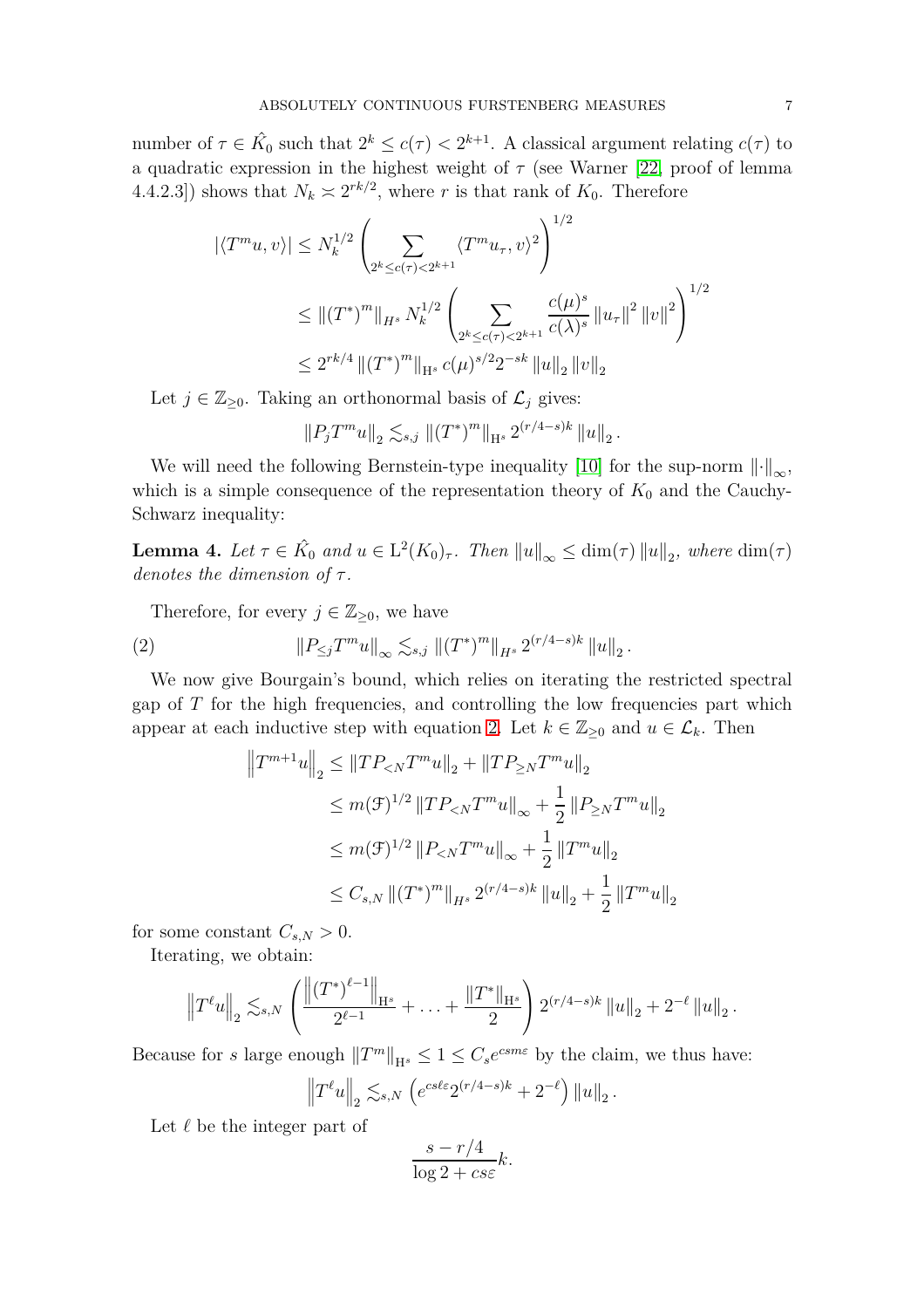Then

$$
\left\|T^{\ell}u\right\|_{2} \lesssim_{s,N} \exp\left(-(s-r/4)\frac{\log 2}{\log 2 + c s \varepsilon}k\right) \|u\|_{2}.
$$

For *s* large enough  $(s - r/4) \frac{\log 2}{\log 2 + c s \epsilon} > \frac{\log 2}{2 c \epsilon}$  $\frac{\log 2}{2c\varepsilon}$ , which implies that for *k* large enough  $||T^{\ell}u||_2 \lesssim_{s,N} 2^{-\frac{k}{2c\varepsilon}} ||u||_2,$ 

and therefore

$$
\left| \int u \mathrm{d} \nu \right| = \left| \int T^{\ell} u \mathrm{d} \nu \right| = \left\langle T^{\ell} u, g \right\rangle \lesssim_{s, N} 2^{-\frac{k}{2c\varepsilon}} \left\| u \right\|_{2}.
$$

where we recall that *g* is the L<sup>2</sup> density of *ν*. Therefore, for every  $k \in \mathbb{Z}_{\geq 0}$  lare enough,

$$
||P_k g||_2^2 = \langle P_k g, g \rangle \lesssim_{s,N} 2^{-\frac{k}{2c\varepsilon}} ||P_k g||_2.
$$

This implies that  $||P_k g||_2 \leq_{s,N} 2^{-\frac{k}{2c\varepsilon}}$  for *k* large enough and therefore that  $g \in H^t(\mathcal{F})$ for every  $t < \frac{1}{2c\varepsilon}$ .

#### **REFERENCES**

- <span id="page-7-6"></span><span id="page-7-2"></span>[1] B. Bárány, M. Pollicott, and K. Simon. Stationary measures for projective transformations: the Blackwell and Furstenberg measures. *J. Stat. Phys.*, 148(3):393–421, 2012.
- <span id="page-7-10"></span>[2] Yves Benoist and Nicolas de Saxc´e. A spectral gap theorem in simple Lie groups. *Invent. Math.*, 205(2):337–361, 2016.
- <span id="page-7-0"></span>[3] Yves Benoist and Jean-François Quint. *Random walks on reductive groups*, volume 62 of *Ergeb. Math. Grenzgeb., 3. Folge*. Cham: Springer, 2016.
- <span id="page-7-3"></span>[4] Yves Benoist and Jean-François Quint. On the regularity of stationary measures. *Isr. J. Math.*,  $226(1):1-14, 2018.$
- [5] Jean Bourgain. Finitely supported measures on  $SL_2(\mathbb{R})$  which are absolutely continuous at infinity. In *Geometric aspects of functional analysis. Proceedings of the Israel seminar (GAFA) 2006–2010*, pages 133–141. Berlin: Springer, 2012.
- <span id="page-7-4"></span>[6] Jean Bourgain and Alex Gamburd. On the spectral gap for finitely-generated subgroups of SU(2). *Invent. Math.*, 171(1):83–121, 2008.
- <span id="page-7-7"></span><span id="page-7-5"></span>[7] Jean Bourgain and Alex Gamburd. A spectral gap theorem in SU(*d*). *J. Eur. Math. Soc. (JEMS)*, 14(5):1455–1511, 2012.
- [8] Jean Bourgain and Amir Yehudayoff. Expansion in SL2(R) and monotone expanders. *Geom. Funct. Anal.*, 23(1):1–41, 2013.
- <span id="page-7-8"></span>[9] R´emi Boutonnet, Adrian Ioana, and Alireza Salehi Golsefidy. Local spectral gap in simple Lie groups and applications. *Invent. Math.*, 208(3):715–802, 2017.
- <span id="page-7-14"></span>[10] Michael Cowling, Uffe Haagerup, and R. Howe. Almost *L* <sup>2</sup> matrix coefficients. *J. Reine Angew. Math.*, 387:97–110, 1988.
- <span id="page-7-11"></span>[11] Samuel Edwards. On the rate of equidistribution of expanding translates of horospheres in Γ\*G*, 2021.
- <span id="page-7-9"></span>[12] Michael Hochman and Boris Solomyak. On the dimension of Furstenberg measure for  $SL_2(\mathbb{R})$ random matrix products. *Invent. Math.*, 210(3):815–875, 2017.
- <span id="page-7-12"></span><span id="page-7-1"></span>[13] Vadim A. Kaimanovich and Vincent Le Prince. Matrix random products with singular harmonic measure. *Geom. Dedicata*, 150:257–279, 2011.
- [14] Anthony W. Knapp. *Representation theory of semisimple groups. An overview based on examples. With a new preface by the author.* Princeton, NJ: Princeton University Press, paperback ed. edition, 2001.
- <span id="page-7-13"></span>[15] Anthony W. Knapp. *Lie groups beyond an introduction*, volume 140 of *Prog. Math.* Boston, MA: Birkhäuser, 2002.